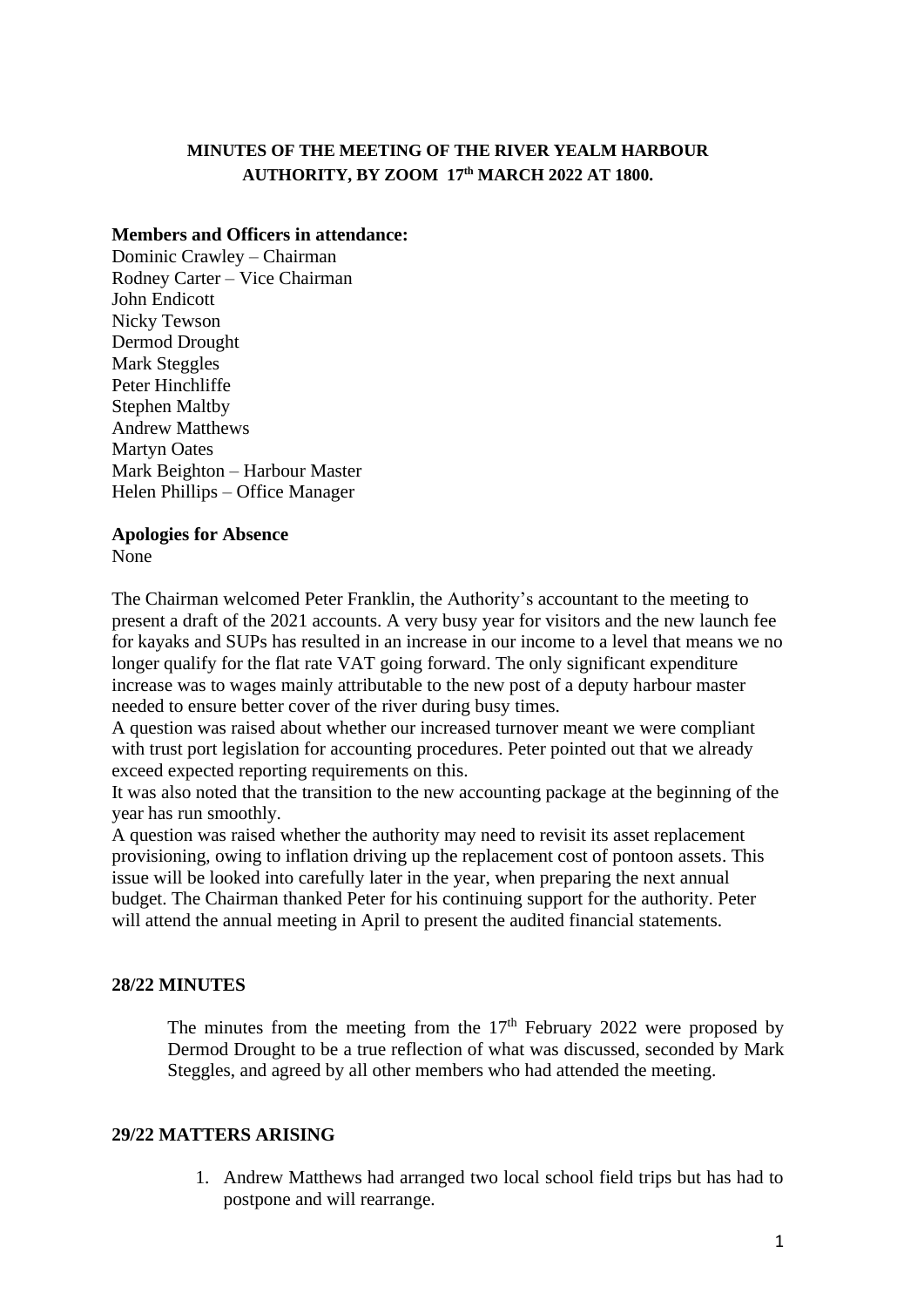- 2. Yealm Community Electric Transport: an electrician has now installed the electrical supply cabling under the pontoons from the hammer head back to the office. The charging unit is on order so not yet installed. The HM to liaise with YCET on his return on installer certificates and so on.
- 3. The chairman has completed the renewals for our insurance and the premium of £12,336 has now been paid. On the subject of insurance an insurance claim has been submitted for storm damage to the building. Mark Wilson has been very quick to respond and provide assistance and will be carrying out the necessary repair work.
- 4. Laminated copies of notices for the annual meeting are available for parish reps. at the harbour office.
- 5. All committee members have been asked to respond to the office and let them know if their 'declarations of interests' on the website are up to date.

### **30/22 CORRESPONDENCE**

- 1. The Department for Trade has made contact regarding the need for Trust Ports to report their borrowing status. The RYHA's borrowing is classed as de minimis, and we have confirmed this to them, so no further action is needed.
- 2. Conrad Humphries the MD of Sport Environment and the Blue Environment contacted us about the possibility of running a number of events to encourage boat owners to use electric outboards. Chris Brook from SHDC has also contacted us to say they are prepared to match fund any initiatives taken. They have asked for a joint meeting with the Harbour Authority to discuss this. The information will be passed onto the HM on his return.
- **3.** Nationwide Building Society have contacted us with a new rate for a 90-day notice account. Andrew Matthews proposed that we take up the new rate, this was seconded by Rodney Carter and unanimously agreed.
- **4.** A planning application for work on 71 Yealm Rd has been submitted. This is for reinstatement of a quay, a slipway and a boathouse. Nicky Tewson asked that we request that the development is made to be environmentally friendly with holes for sea creatures. Again, it was suggested that the HM look closely at the plans to ensure that there is no change to the encroachment on the river.

#### **31/22 FINANCIAL REPORT**

There was little to report on the finances for this month. The annual harbour dues and mooring fees continue to be paid and we are currently slightly ahead of projections on our cashflow.

### **32/22 HARBOUR MASTER'S REPORT**

In the absence of the HM the OM gave a brief summary of activity for the month. The river has been managed by three different assistant HMs for the period. The deputy HM oversaw the electrical installation on the pontoon and has also carried out various pre-season checks and maintenance around the river. There was an incident of a dog biting someone at Yealm steps. A full incident report was completed at the time.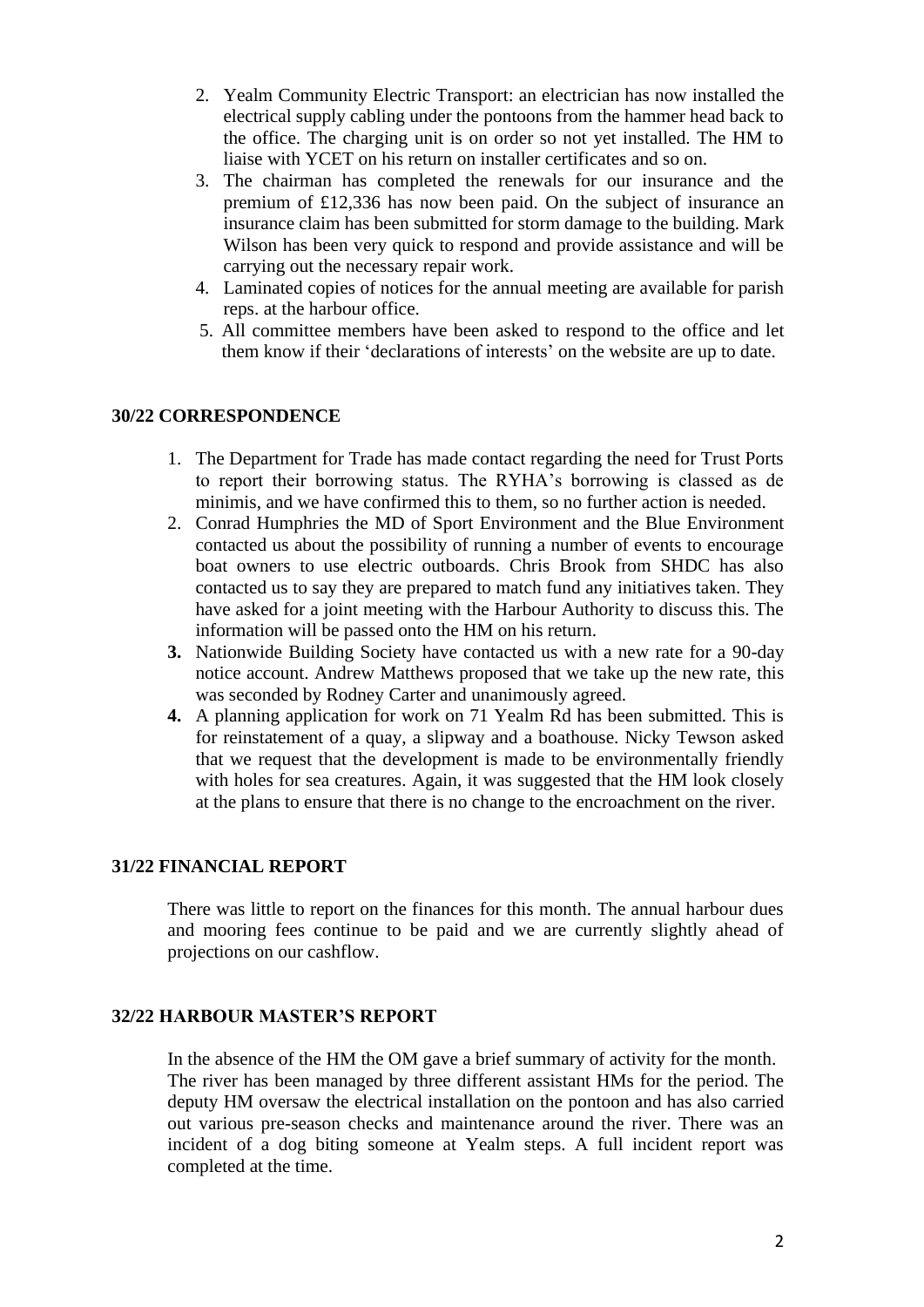### **33/22 PONTOON QUOTATIONS**

Two members of the committee have looked into alternative suppliers to replace or repair the damaged pontoons. The suppliers have said that in these uncertain times it is not possible to give a quotation because material prices are varying so much at the moment. It was agreed that a sub-committee made up of Rodney Carter, Stephen Maltby, Dominic Crawley and Mark Beighton meet and make a decision on the way forward. Andrew Matthews proposed that we delegate authority to the subcommittee to make a decision on what pontoons are needed to be replaced or renewed this was seconded by Peter Hinchliffe and unanimously agreed.

#### **34/22 PARISH COUNCIL LIAISON**

Brixton and Yealmpton had nothing to report. Wembury have a new parish clerk and details will be forwarded to the office to update our records. Newton and Noss Parish reported that initial repairs to Pope's Quay have been carried out but that there are further areas needing attention.

#### **35/22 CHAIRMAN'S COMMENTS**

With evidence of significant price increases on certain categories of expenditure, the authority needs to track closely any material adverse impact on financial performance later in the year. Any implications for the 2023 budget will be considered as part of the budget review process conducted in the autumn.

### **36/22 MOORING ALLOCATIONS, PARTNERSHIP REQUESTS AND WAITING LIST APPLICATIONS**

Nothing to report this month.

### **37/22 AOB**

A committee member expressed caution on the initiative on electric outboards not wanting the harbour authority to be inadvertently sponsoring a marketing exercise. He also felt that provided we continue our realistic and prudent accounting practice when preparing the budgets we shouldn't need to significantly increase charges next year.

A substantial bare wire has become uncovered on the beach by the slipway near Pope's Quay. It was suggested that the relevant authority be contacted for them to sort. Photographs will be forwarded to the office for the HM to deal with on his return.

#### **38/22 DATE OF NEXT MEETING**

The next meeting of the Harbour Authority will be the annual meeting on Thursday 21st April at 6pm at the Village Hall Noss Mayo.